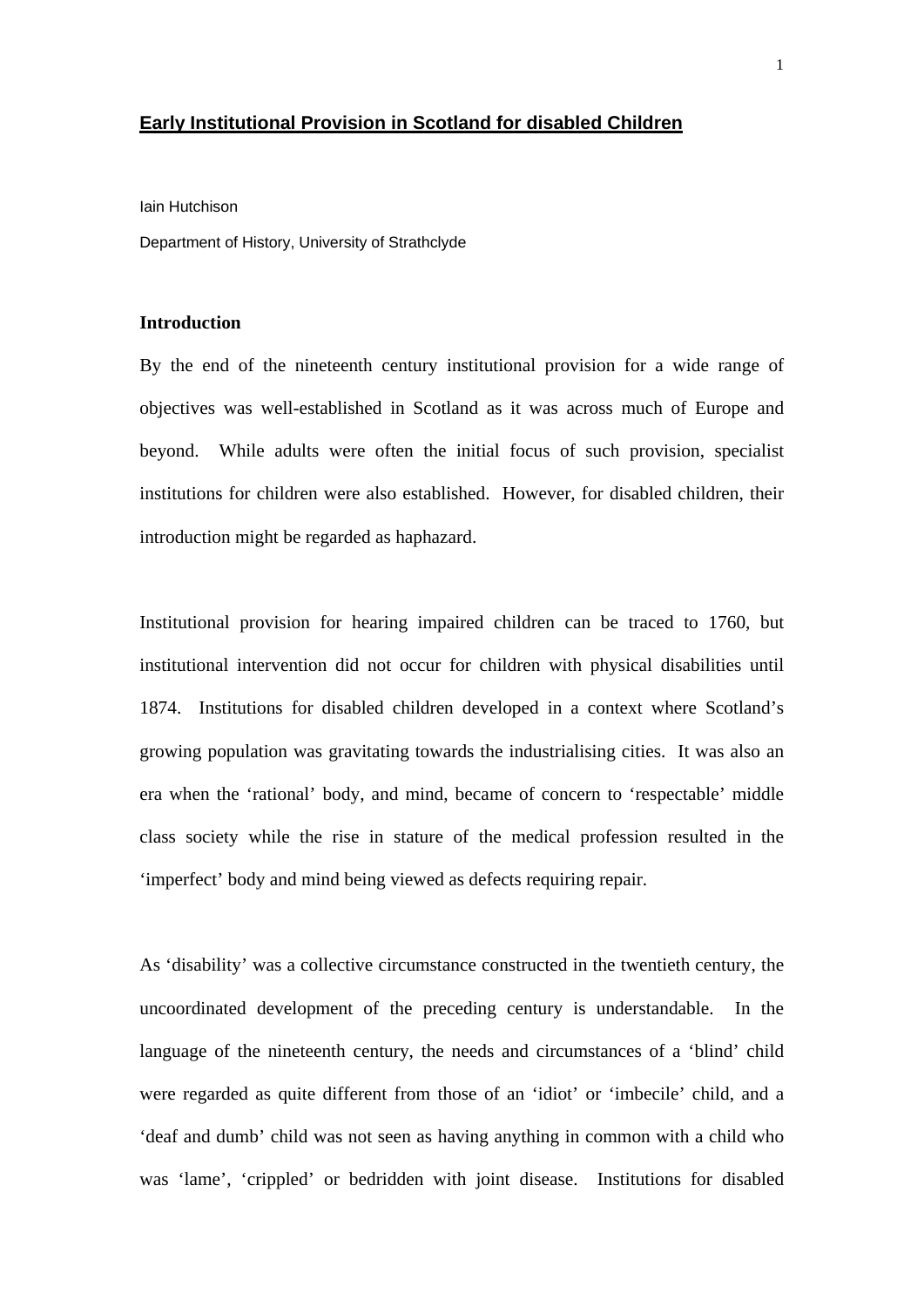children were established with a variety of objectives, including education and training, medical intervention and custodial confinement. The application of the residential institutional option to different types of disablement in childhood was an erratic process lasting more than a century.

This paper will begin by exploring the fragmented approach to institutional provision for disabled children in Scotland. The aims of institutions in providing education, training and employment will then be examined along with their roles in providing moral and religious inculcation and facilitating medical intervention. Finally, the objectives of the supporters and administrators of institutions will be discussed, but tempered by some first hand testimony of the institutional experience.

# **The growth of institutions for disabled children**

During his famous journey to the 'Western Islands of Scotland' in 1773, Dr Samuel Johnson visited 'a college of the deaf and dumb, who are taught to speak, to read, to write, and to practice arithmetick, by a gentleman, whose name is *Braidwood'*  (Johnson, 1775). The 'college' was in Edinburgh where it had been opened by Thomas Braidwood in 1760. Braidwood's school certainly impressed Johnson who, although his evaluation could have had no basis other that Braidwood's say-so, wrote that 'the improvement of Mr Braidwood's pupils is wonderful … it is an expression scarcely figurative to say they hear with the eye.' Johnson noted with pleasure that the twelve or so pupils would receive Braidwood 'with smiling countenances and sparkling eyes, delighted with the hope of new ideas' (Johnson, 1775). Johnson considered Braidwood's school to be quite unique, offering 'one of the most desperate of human calamities … so much help' (Johnson, 1775). However, Laurent Clerc,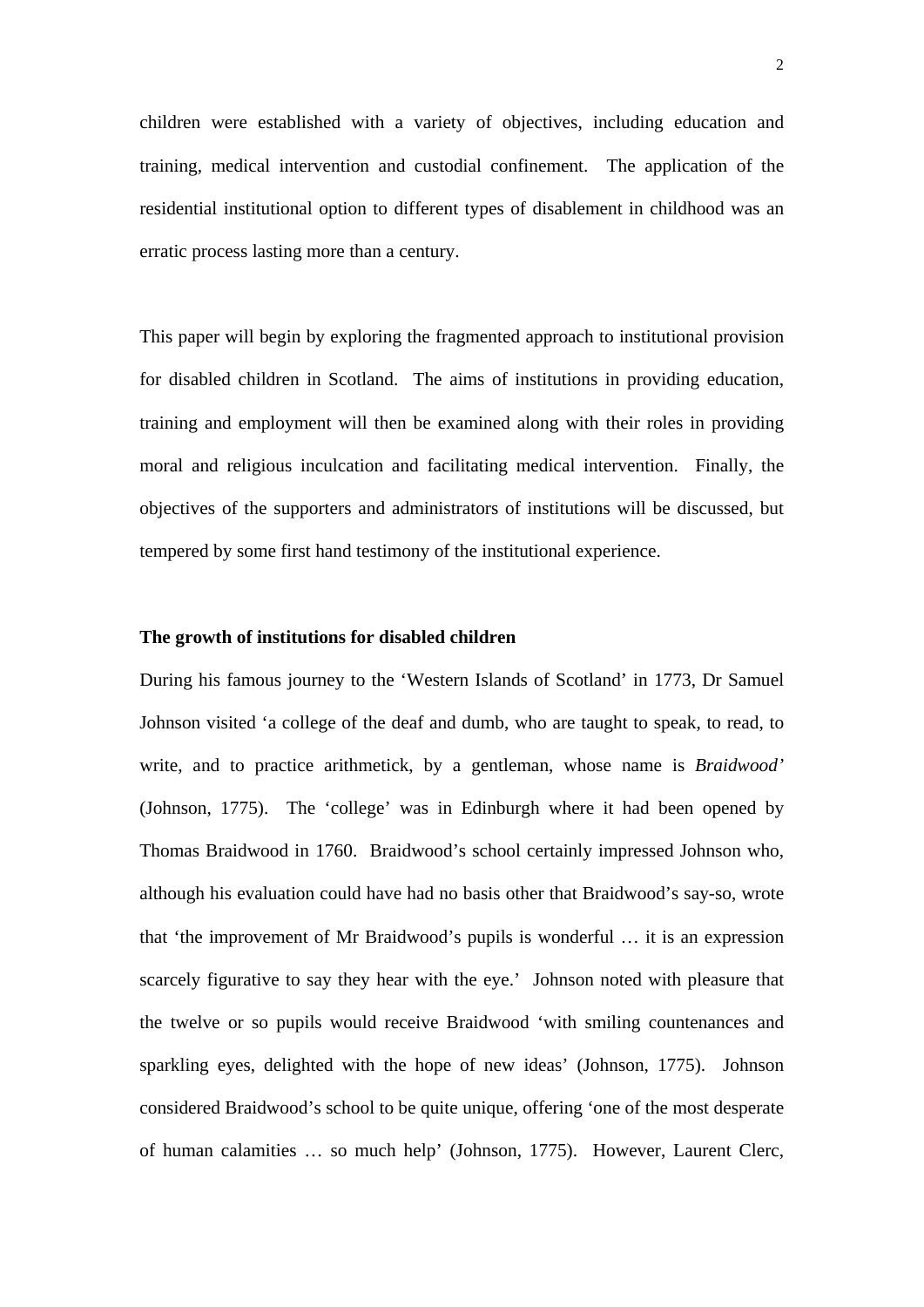French pioneer of deaf education in USA, was sceptical, suspecting that Braidwood 'taught primarily rich, hard-of-hearing pupils' (Lane, 1989). By 1783 Braidwood had moved his school to London.

A generation passed before other institutions for the 'deaf and dumb' arrived to take over the void left following the departure of Braidwood's enterprise. Catering for the poor as well as the wealthy, Edinburgh Deaf and Dumb Institution opened in 1810, followed by similar institutions in Aberdeen and Glasgow in 1819, and Dundee in 1846. Donaldson's Hospital, opened in 1850, resulted from the bequest of the Edinburgh publisher, James Donaldson (1751-1839). It was not a hospital in the medical sense of the word, but a residential institution. It accepted children between the ages of seven and nine and they could remain until the age of fourteen. It also accepted hearing children although 'deaf' and hearing children were segregated for classes. Thomas Watson has noted that 'it was considered that the mixing of deaf and hearing children was advantageous to both: to the deaf, in that it afforded them a preparation for their entry into the hearing world; and to the hearing in helping them to realise the difficulties of some of their less fortunate fellows' (Watson, 1949). In 1938 Donaldson's Hospital amalgamated with the Edinburgh Institution for the Deaf and Dumb and became 'Donaldson's School for the Deaf'. In 1991 it became 'Donaldson's College' (Montgomery, 1997). When Glasgow Institution for the Deaf and Dumb was established in 1819 it accommodated children in modest premises in Townhead (GIDD, c.1901). In 1868 it relocated to a new building at Langside (GIDD, 1904) (now part of Langside College), where it nonetheless soon faced competition because of 'the large increased admission of deaf and dumb children to Donaldson's Hospital in Edinburgh where they are all boarded and educated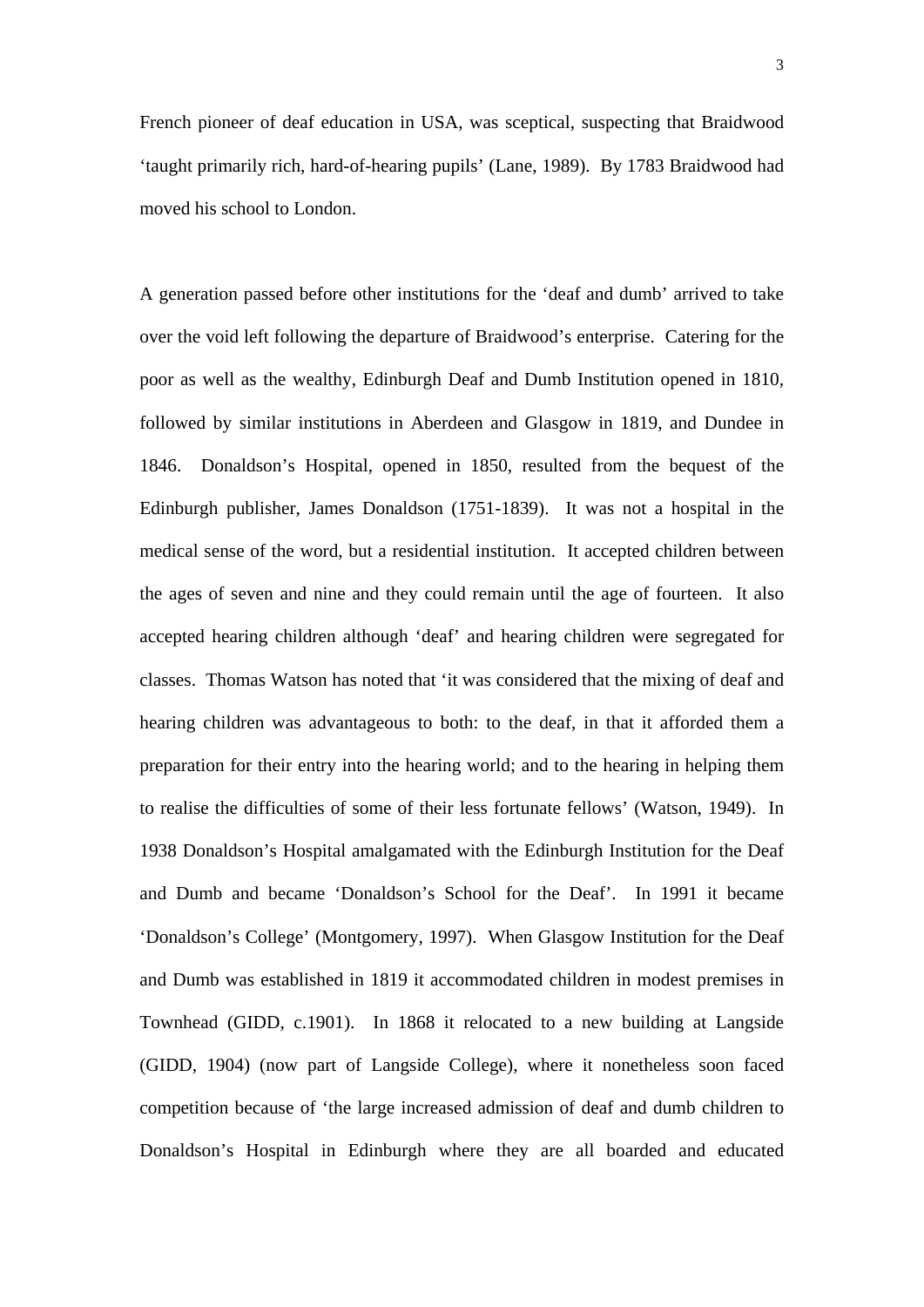gratuitously' (GIDD, 1871). In 1879 there were 335 'deaf' children spread across the five institutions (ERIEDDC, 1882).

While institutions for hearing impaired children were quite specific and inflexible about the ages of the children that they would accept, institutions for visually impaired people accepted not only children, but also adults; and as well as inmates who lived on the premises, they catered for a considerable number of 'outmates' – people who lived in their own homes or lodgings. Glasgow Blind Asylum opened in 1804, and in 1823 stated its aim of providing a residential school for 'blind' boys and girls between ten and sixteen years of age. It relocated to new premises in Castle Street in 1882 (now derelict on its site adjoining Glasgow Royal Infirmary) where it had thirty girls and thirty 'lads' resident along with twelve women, while its school was attended by a additional five non-resident children (GAB, 1882).

The Glasgow Blind Asylum was preceded by its Edinburgh counterpart, founded in 1792 and opened the following year. As the Society for the Indigent Blind, its initial objective was adult males, but this expanded to include adult females and children (Checkland, 1980). Its benevolence was accompanied by a highly regulated regime under which every hour of the day was designated for ablutions, meal breaks, education and training, religious observance and exercise (REBAS, 1792-1872).

While the roles of institutions catering for 'deaf' children and 'blind' children followed different patterns, they were nonetheless well established by the middle of the nineteenth century. Many mentally impaired adults lived in their communities, either with their families or boarded-out, but asylums for mentally impaired adults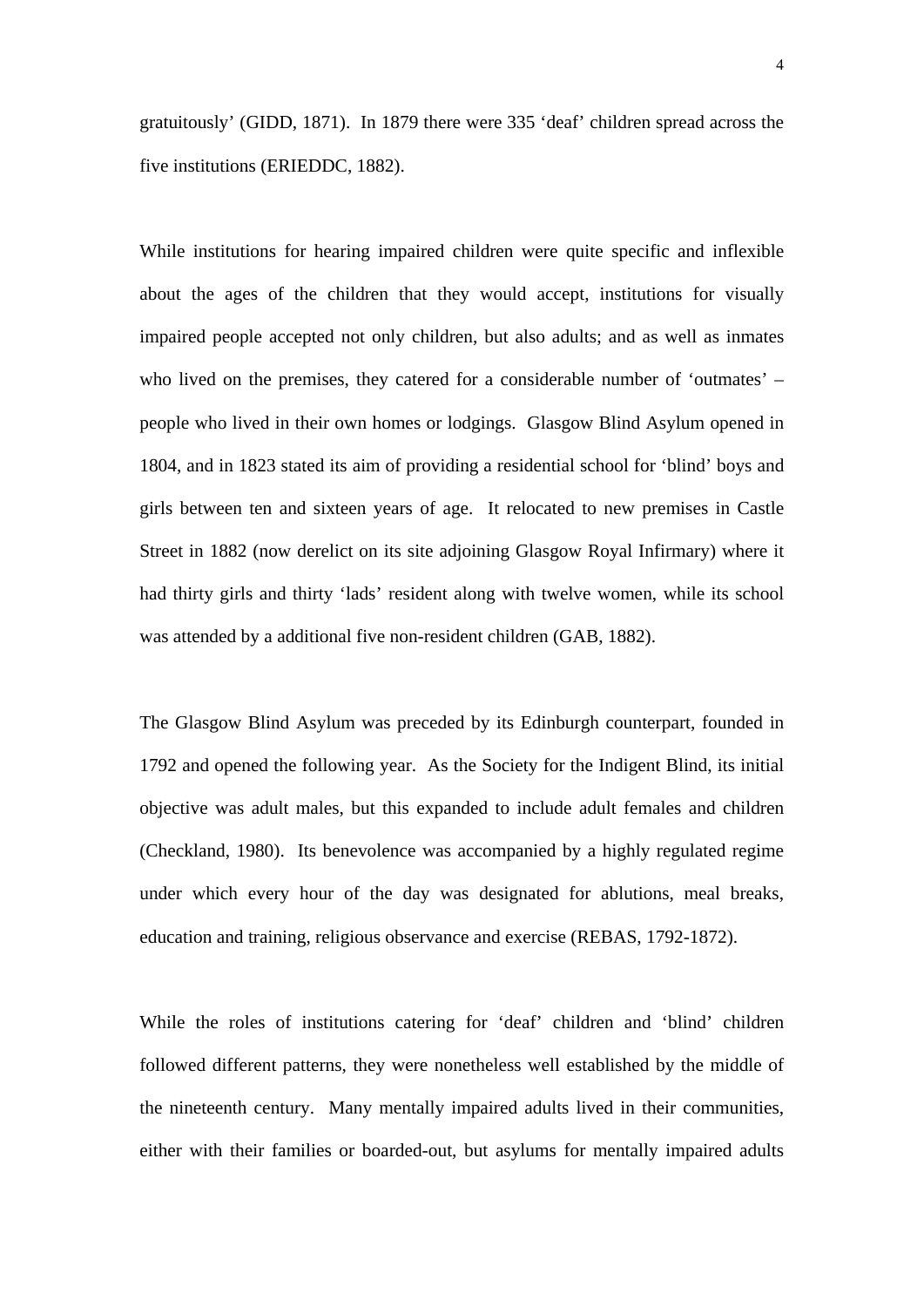were also well established by this time. However there were no parallel institutions for children until the opening of Baldovan Asylum, near Dundee, in 1855. Baldovan initially catered for twelve children, but because few children returned to outside care and there was uncertainty about what to do with them when they reached adulthood, Baldovan grew rapidly and by 1913 had 208 children resident (Baldovan, 1855, 1913). A much larger asylum for mentally impaired children, the National Institution, opened at Larbert in 1862 and by the end of the nineteenth century it contained three hundred children.

While it had been a gradual, sometimes erratic, process, institutional provision had become one of several approaches adopted by the 1860s for children with sensory and mental impairments. These earlier developments were recognised by William Mitchell when, in 1891 with the benefit of experience, he wrote:

*[There] were blind and deaf and imbecile children, and for these institutions existed, to which they were sent. There were also the lame, the halt, the maimed, those suffering from spine and hip-joint disease, and many covered with sores. For these no suitable institution existed.* (EPH, 1891)

Following the implementation of the 1872 Education (Scotland) Act, which made school attendance compulsory for children aged between five and thirteen, Mitchell became chairman of the Attendance Committee of Glasgow School Board. It was the endeavours of attendance officers in the city, in pursuing children who were not going to school, that awareness of the prevalence of physical disability among the city's children became apparent. These revelations moved Mitchell to found the 'Association for Visiting and Aiding Permanently Infirm and Imbecile Children brought under notice by School Board Educational Enquiry' in 1874 (EPH, 1874). The initial objective of the Association, as suggested in its unwieldy title, was to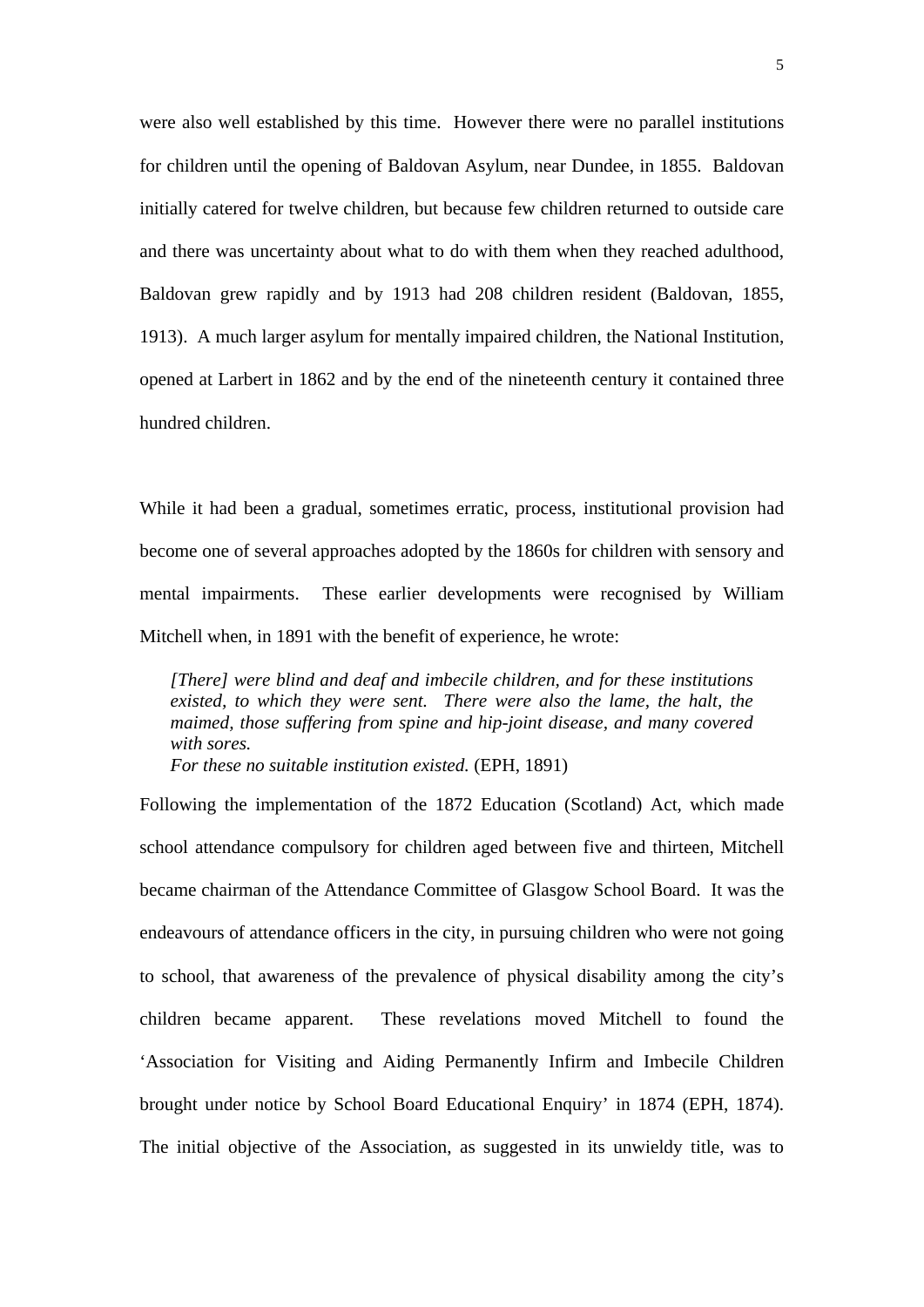provide relief for disabled children in their own homes. While direction of some children to existing institutions was also envisaged, within a matter of months there was a realisation that none of these were suitable for certain types of impairment. As a result, East Park Home, a cottage acquired in Maryhill, Glasgow, received its first admission on 16 September 1874. Early admissions to East Park Home were dominated by children with rickets, spine diseases, hip joint disease and paralysis. The Home initially accommodated thirty children although by the end of the century this had increased to eighty-four and by the outbreak of the First World War it had 151 children in residence (EPH, 1880-1914).

# **A goal of enablement**

### *Education and training*

All of these institutions had ideals of turning the children in their care into selfsupporting adults, although the reality was often quite different. This was sought at both a physical level and a spiritual level. The greatest optimism was found in institutions receiving children with sensory impairments. Because the blind asylums were also places of work for 'blind' adults, they had a vested interest in the training of 'blind' children. John Alston of Glasgow Blind Asylum, who created a raised alphabet which gained wide acceptance before the ascendancy of Braille, maintained that 'blind children can be trained to do almost anything' (Alston, 1894 [1842]). Boys were aged ten to sixteen and, in addition to attending classes, they made nets for walltrees and sewed sacks, while girls were educated along gendered lines and assisted in household work and knitted silk purses, stockings and caps (Alston, 1894 [1842]).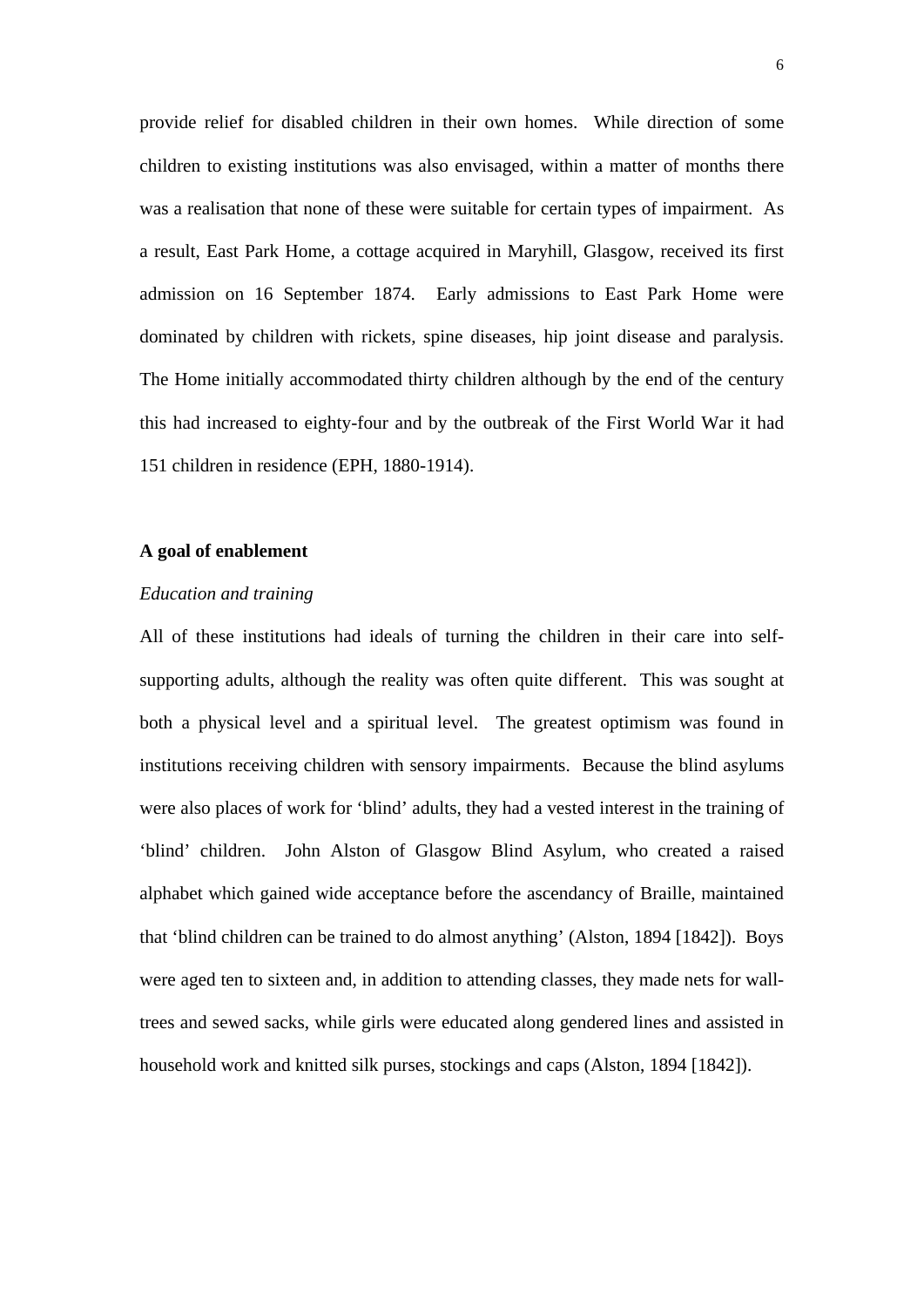Despite Alston's assertion that 'blind' children 'could do almost anything', their skills training was biased in favour of trades involving rope, cane and wood which it was believed could be easily manipulated by the sense of touch. 'Deaf' children, by contrast, on the basis that 'it may prove of great service to them in after life', were encouraged to draw (GIDD, 1873). While there were children at the Glasgow Deaf and Dumb Institution in the 1870s who found employment as a draughtsman, a designer and a compositor (GIDD, 1872, 1873) these were exceptional cases. Job opportunities for both 'blind' and 'deaf' people were curtailed by the limited horizons of 'normal' society. By the inter-war period, for example, Jock Young, upon leaving Glasgow Deaf and Dumb Institution, found his aspirations to be an engineer frustrated when he was 'sent to cobblers' workshops employing deaf people' (Young, 2000). 'Deaf' education was also disrupted by the decision of the 1880 Milan Convention, which advocated the promotion of articulation over sign language and which resulted in a confused approach in Scottish institutions providing education to hearing impaired children.

Baldovan Asylum's objective in 1855 had also been to provide its children with education and training. However by 1873 the conclusion had been reached that 'only a small proportion of the children are capable of useful training and about half are totally ineducatable' (Baldovan, 1873). Nonetheless sales of crafts made by the children during 'industrial training' were both substantial and important for this institution which lacked a high level of charitable donations. Both Baldovan and the Scottish National Institution had systems for grading the abilities of their children. At the Scottish National Institution children were singularly categorised from a range of sixteen different ability markers which included 'fairly proficient in arithmetic' and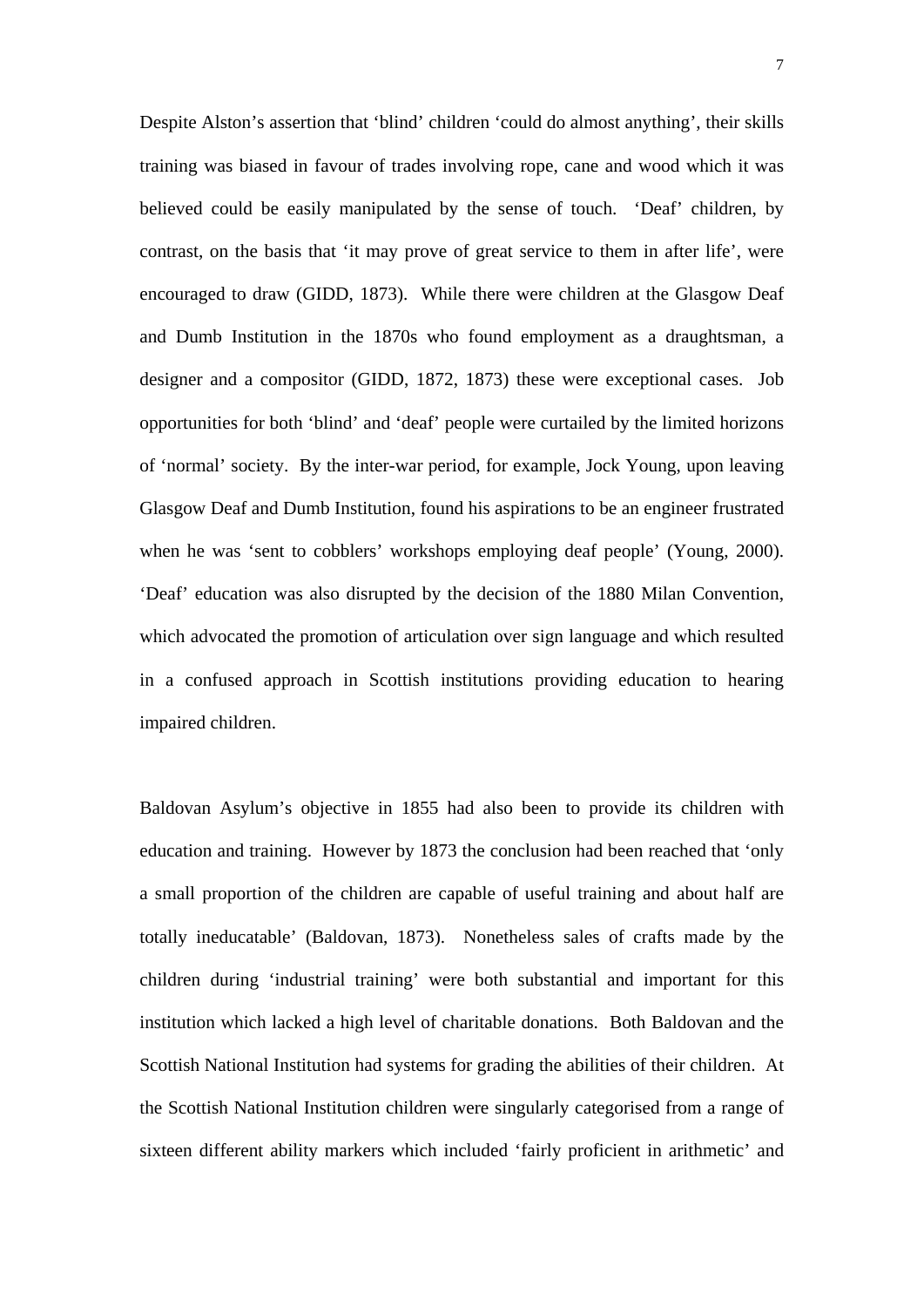'can hum tunes'. Of the 296 children resident during 1906, 35 could 'read intelligently' while 128 could 'partly dress themselves', 154 could 'partly feed themselves' and 16 could do neither of these (SNI, 1906). However at the same time the institution had a prodigious output of work from the children which included 108 dresses, 92 pinafores, 86 chemises, 108 pillow cases, 181 pairs of drawers, 60 nurses caps, and 360 sweetie bags. While the children's scholarly talents may have been limited, the fruits of their 'industrial training', which brought income to the institution, were significant (SNI, 1906). Indeed the Scottish National Institution appears to have had greater success than East Park Home which endeavoured to provide education supplemented by knitting and sewing for the girls and woodwork for the boys, but found that some of the children could only attend classes occasionally while others were constantly bed-bound.

#### *Religious values*

The philanthropists and charitably motivated people who sustained these institutions were often imbued with such characteristics and ideals as respectability, religious devotion and temperance. The instillation of such values in the children was therefore part of the ethos of the institutions. Alston assured supporters that 'religious education' and 'Sabbath-day exercises' were an integral part of the education provided by Glasgow Blind Asylum, while religious observance, temperance, and an industrious spirit were criteria for adults seeking employment in the asylum (Alston, 1894 [1842]). In 1845 Edinburgh Blind Asylum consented to girls having an exemption from attendance at Newington Church provided that guarantees were furnished by the ministers of their alternative choices and that these clergymen also sent quarterly reports to the asylum (REBAS, 1845).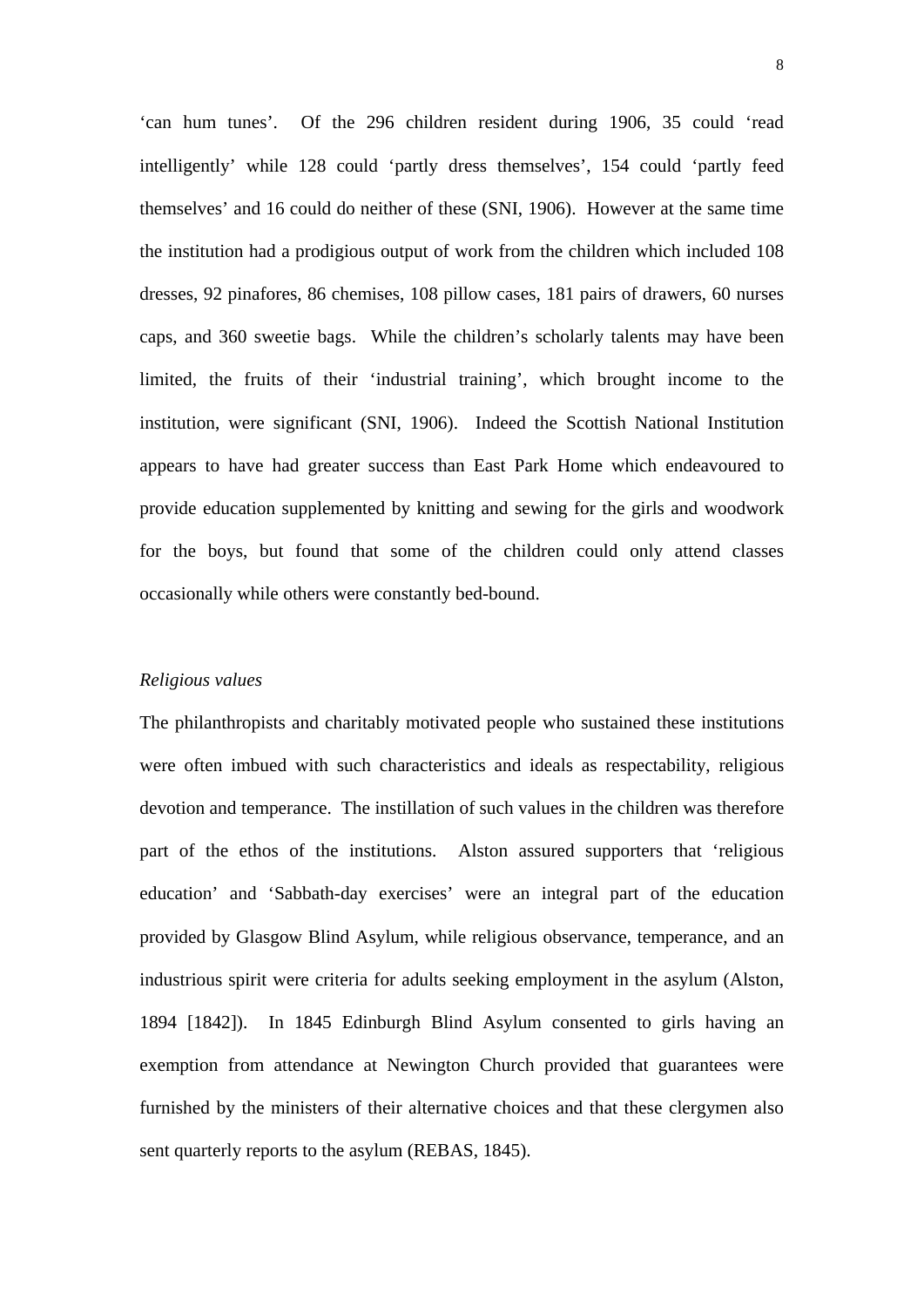East Park Home, whose founder William Mitchell was an elder of the Free Church of Scotland, produced annual reports that narrate testament purporting to be of its children. In 1880 David Lavery was reported as saying, 'Yes, I would [like to get better], but I would rather go to heaven' (EPH, 1880), and four years later a child called Lizzie was quoted as saying, 'I am so glad I have a bad leg, for my friends do not love Jesus, and I should never have loved Him if I had not come here' (EPH, 1884). Religious inculcation was a pervasive facet of the children's lives following admission to East Park and other institutions.

# *Medical intervention*

The medical interest in the physical condition of children under the care of nineteenth century institutions was variable. Ferguson notes that 'there was little time in the busy nineteenth century to give heed to the welfare of children, too often regarded as encumbrances for the few years before they could be put to work' (Ferguson, 1948), while Gaffney has observed that charity hospitals 'operated a policy of selection by which the more acute, interesting, unusual and curable cases were accepted while the rest were abandoned' (Gaffney, 1982). In Glasgow, a Hospital for Sick Children was proposed in 1861, but it was not until 1883 that this came to fruition and its first patient, a boy with curvature of the spine, was received (Robertson, 1972).

Some residential institutions, such as the blind asylums that were highly motivated in attaining industrial output, wished inmates to be in robust health, while others such as East Park Home were intimately and inevitably involved with medical care from the outset. In 1884, the Home's physician, Dr Bruce, accepted that its chief objective was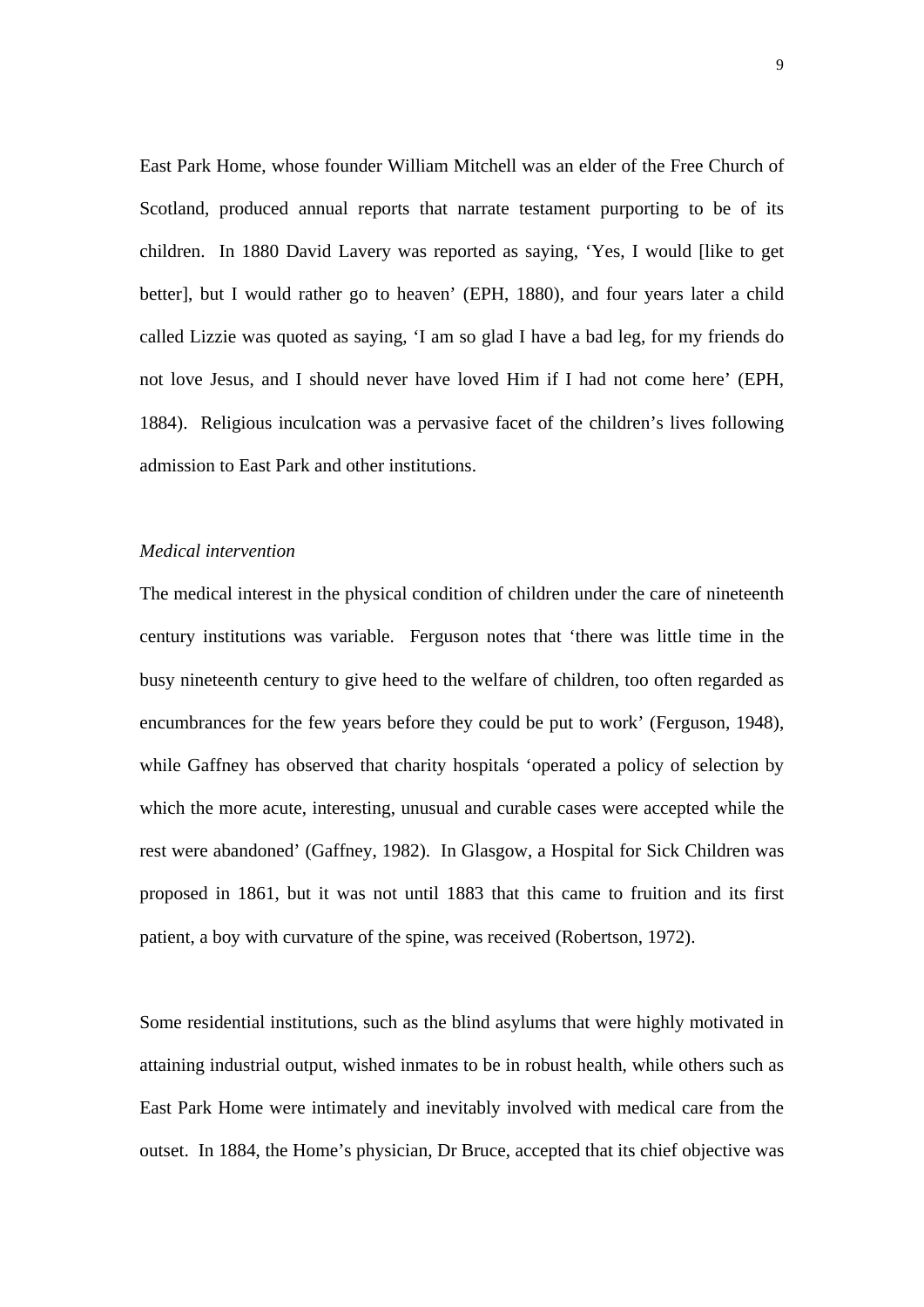'to remove [children] from miserable or immoral surroundings and afford them the comforts and consolations of a dying bed' (EPH, 1884) although his report four years later suggested greater optimism when he recorded seven children being fitted with Plaster-of-Paris jackets which 'afforded much benefit and comfort *to some of them*' [my italics] (EPH, 1888).

While such institutions had a medical practitioner affiliated to them, Glasgow Deaf and Dumb Institution expanded this with the appointment of an aurist in 1890, and an oculist in 1909. The aurist, Dr James Kerr Love, was recorded as performing mastoid operations in an operating room in the institution in 1903 and, a year later, undertaking 'interesting experiments' to establish 'any remnant of hearing' in the children (GIDD, 1903, 1904). In 1877 the Commissioner of Lunacy, reporting on Baldovan Asylum, wrote that 'the great majority of the children are helplessly and hopelessly idiots, and there receive a kindly and careful nursing' (Baldovan, 1877). By 1913, the children at Baldovan were graded by their communication skills, but this was motivated by the institution's perceived role of education rather than provision of psychiatric counselling.

Education and training were a primary aim of most of the institutions for children and these objectives were driven by a hope of turning them into self-supporting adults who would not be a burden on parochial boards and ratepayers. The moral training of children was also a consistent ethos of these institutions, while the medical role was variable between institutions and over time.

## **The demand for conformity**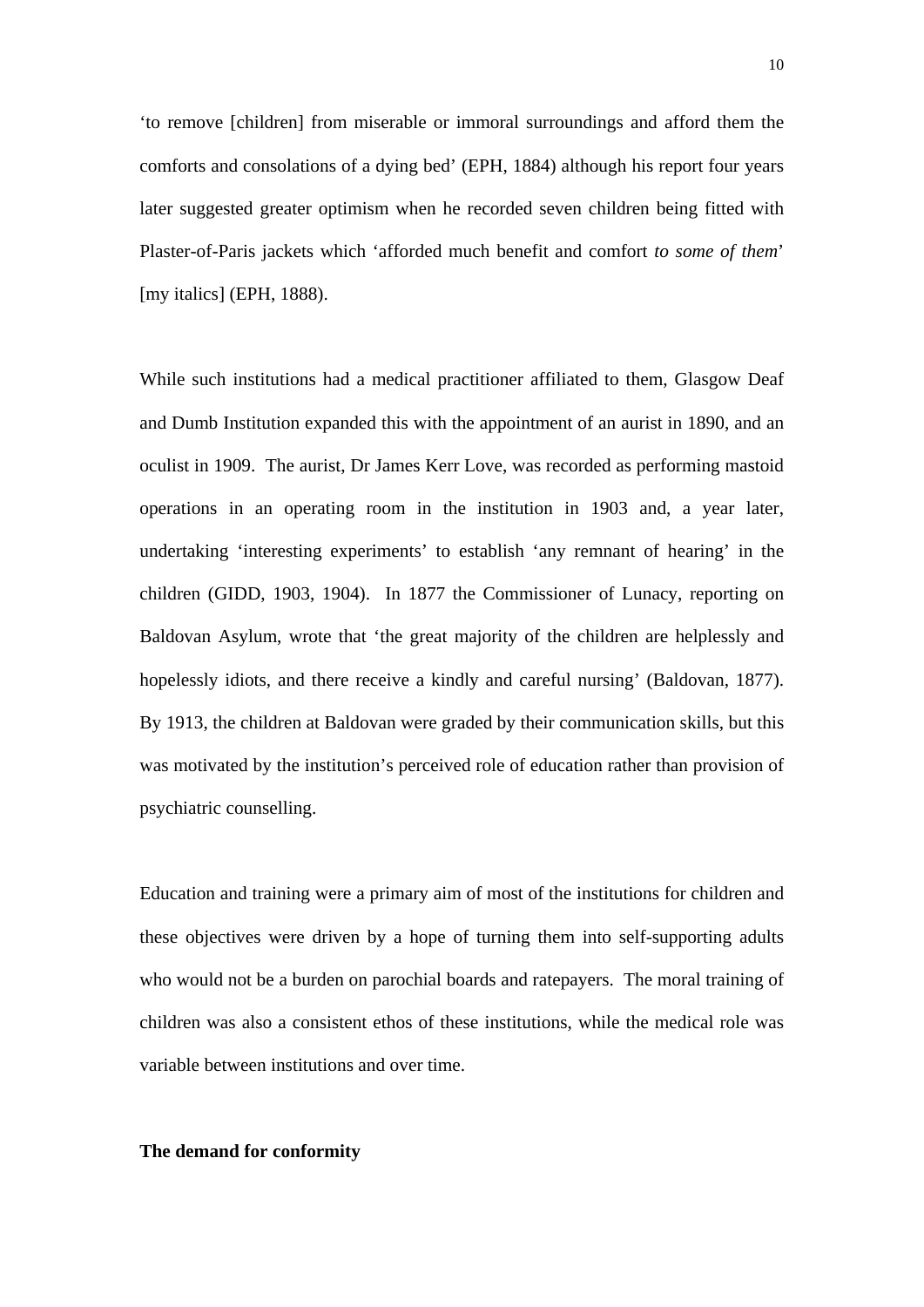It has already been argued that 'disability' as an all-encompassing condition, which collectivised various forms of impairment, was not recognised in the nineteenth century. Institutions specialising in a particular impairment often specified their requirement that prospective admissions had to be 'healthy' in other respects. As institutions grew in size, they liked the circumstances under their jurisdiction to be straightforward and uncomplicated. This gave rise to problems in respect of children who had more than one form of disability.

This is highlighted by the case, c. 1868, of Robert Edgar, a nine-year-old orphan from Wigtownshire who was both 'blind' and 'deaf'. MacCulloch, superintendent of the Edinburgh Blind Asylum, described the dilemma posed by Edgar's 'double disability':

*He appeared strong and healthy, and well-grown for his age, and would have been readily admitted as an inmate of the Institution had he been only blind. But his being stone-deaf as well presented a serious obstacle to his admission into a seminary designed solely for the sightless. It was therefore suggested that he was more a subject for the Deaf and Dumb Institution, where he ought rather to be entered. But on application being made to its directors, it was found that he could not be received there on account of his blindness. He was then led back to the Blind School, where it was at last agreed that the poor boy should be taken in upon trial, and by way of experiment, for a period of three months, on the understanding that if nothing could be made of him in that time, he should thereafter be returned to his native parish in Wigtownshire.* (MacCulloch, 1881)

At the Blind Asylum Edgar showed himself to be intelligent, industrious and religious, attributes that no doubt warded off his ejection after the three-month 'experiment'. He died in the asylum from tuberculosis in 1877, age sixteen.

While neither the blind nor the deaf institution had initially wished to accept Edgar, it might be argued that his case had a positive outcome. However this was perhaps exceptional. Donaldson's Hospital in 1883 removed three 'Deaf and Dumb' children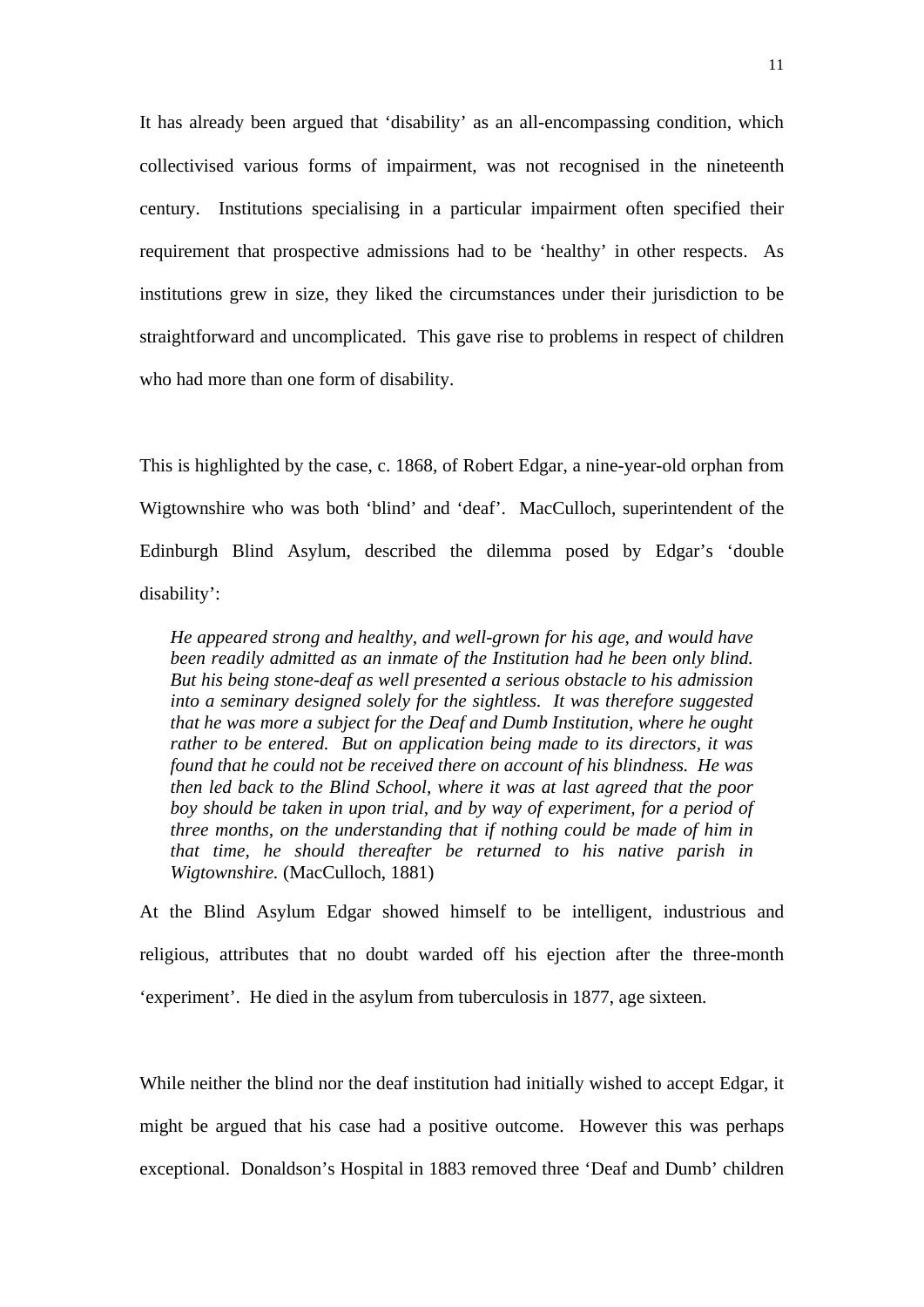'not being mentally capable of further progress' (a frequent occurrence); in 1885 it removed a 'Deaf and Dumb' boy 'below the average of intelligence' and who was subject to 'violent passions', the results of 'a bad fall into a pit'; and in 1888 it deferred an application for admission from Margaret Sinclair who had a squint and showed 'low mental ability' (Donaldson's, 1883/5/8). Although Glasgow's Royal Hospital for Sick Children, active in treating such conditions as joint disease, rickets and abscesses, admitted four 'imbecile' children in 1892, in 1899 a house surgeon sought a ruling on the admission of a child described as a 'congenital idiot' – the directors instructed that such cases should be refused (RHSC, 1899).

The initial strategy of the Association for Visiting and Aiding Permanently Infirm and Imbecile Children was to undertake its work within people's homes. When this proved impractical because of the severity of many cases encountered and resulted in the creation of East Park Home, the residential care that was to become the focus of the Association's future work was established. The Home initially accepted children with mental impairments as well physical impairments. In 1875 the Home also accepted John Ferris from Barony Parish, 'a blind boy … who was too young to be admitted to the blind Asylum' (EPH, 1875). However the directors had already been in touch with Larbert Institution and the Glasgow Deaf and Dumb Institution concerning mentally and hearing impaired children (EPH, 1874). In 1875 it asked its subscribers to lend their support in gaining places at Larbert as it 'had been able to do but little' for 'imbecile children' (EPH, 1875). In 1876, four such children were removed when Robert Ross, Alex McGilvray, Robert Hamilton and George Balsillie were transferred to Baldovan Asylum (Baldovan, 1876). Other children were transferred, referred or placed in Glasgow Blind Asylum and Glasgow Deaf and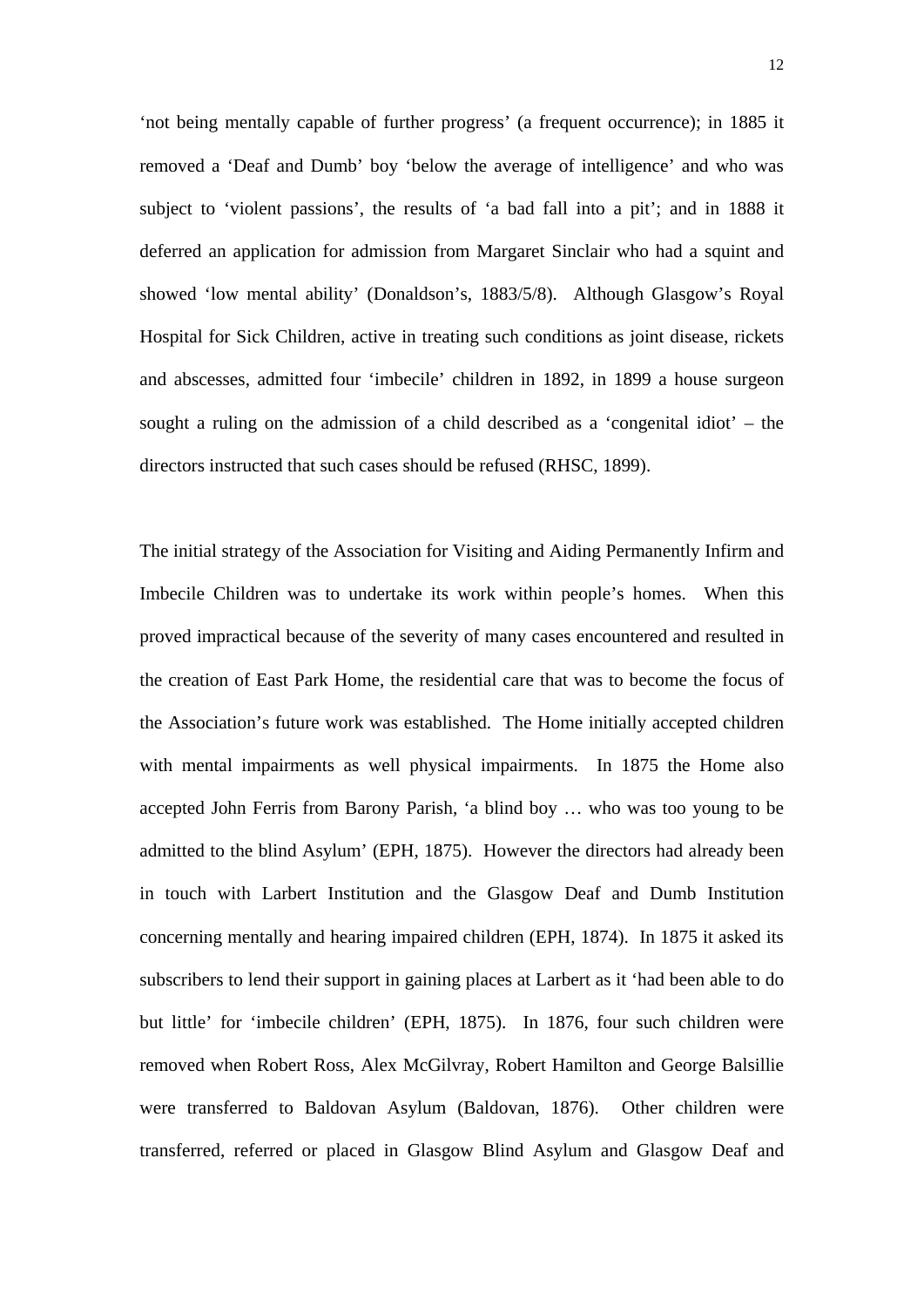Dumb Institution and in October 1876 it was proposed that the Association's name be abridged to the 'Association for Aiding Infirm Children' (EPH, 1876). Although the Association had initially set out with objectives that embraced all children with infirmities, it quickly refined these because of the varied requirements of children with different forms of disablement and because it accepted that some of its work was duplicated by existing institutions. However, institutional provision remained problematic for conditions that did not conform to the self-designated role of many institutions, and for children who had multiple disabilities.

## **The children's experience**

Narrative records left by nineteenth institutions receiving children are dominated by the hand-written minute books that were intended by directors and governors as records of their administrative discussions, and by printed annual reports intended for the legions of benefactors who provided support through regular donations collected by teams of 'lady collectors'. Minute book styles vary, some being primarily concerned about the fixtures and fabric of buildings while others discuss admission deliberations, cases of medical concern or instances concerning discipline. Annual Reports were for public consumption. They were intended to encourage continued and increased subscriptions by publishing long lists of the names and addresses of their donors along with the amounts of their donations, while also giving short accounts of their work, often with lists of children in residence or recently discharged accompanied by their circumstances and condition. The Reports were ultimately intended to demonstrate the good work being undertaken and achieved as a result of their readers' magnanimous financial support.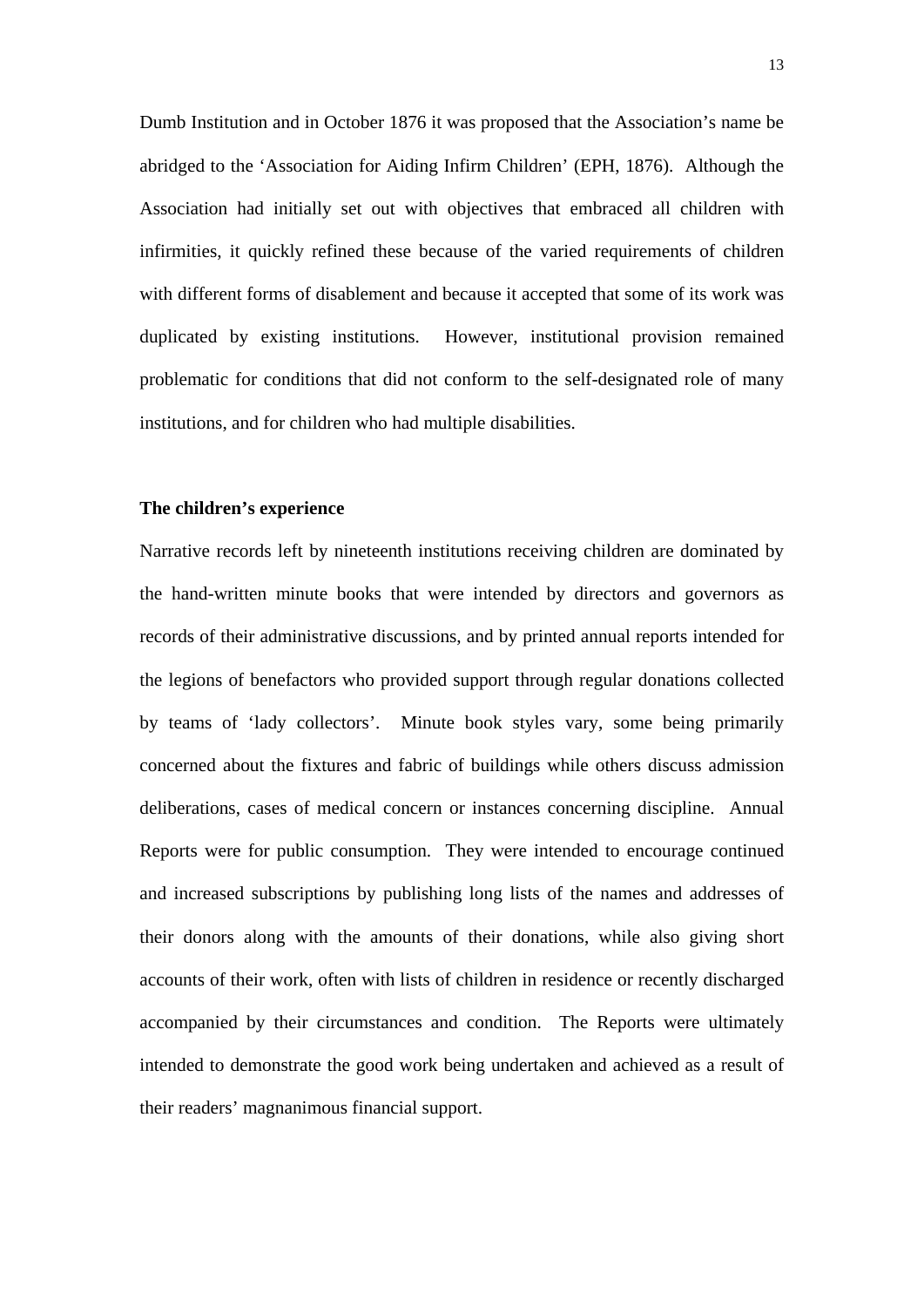Minute books are potentially more candid in revealing the experience of children in early institutions, but all too frequently juvenile inmates were not of sufficient importance to warrant discussion at meetings dominated by administrative and financial matters. Children were given greater attention in annual reports, but this focus was motivated by the objective of awaking sentiment and loosening purse strings of charitable donors. Words purporting to be those of children were heavily edited from the vernacular speech in which they would have conversed and the stilted prose in which their essays would have been composed, while later photographic compositions of smartly turned out children reveal an underlying sullenness of subjects who had been marshalled together for publicity photography.

Nonetheless these records suggest that in the early days of several institutions, the children were treated as individuals and staff took a personal interest in their physiological and educational progress. However, when this occurred, such institutions were small in size and there were a limited number of children to be cared for. This sense of the child as an individual was lost when institutions expanded into large concerns with up to three hundred children. Such expansion of scale was driven by a 'demand' for places. Families sought to provide children with opportunities and comfort impossible at home and often saw institutions as being able to supply this. But demand from poor boards and from those involved directly with institutions was often stimulated by the perceived economic and social benefits to society above sympathy for the plight of the 'individual' child.

While direct, and reliable, testimony from the nineteenth century is more difficult to establish, personal testimony from the inter-war pre-National Health Service period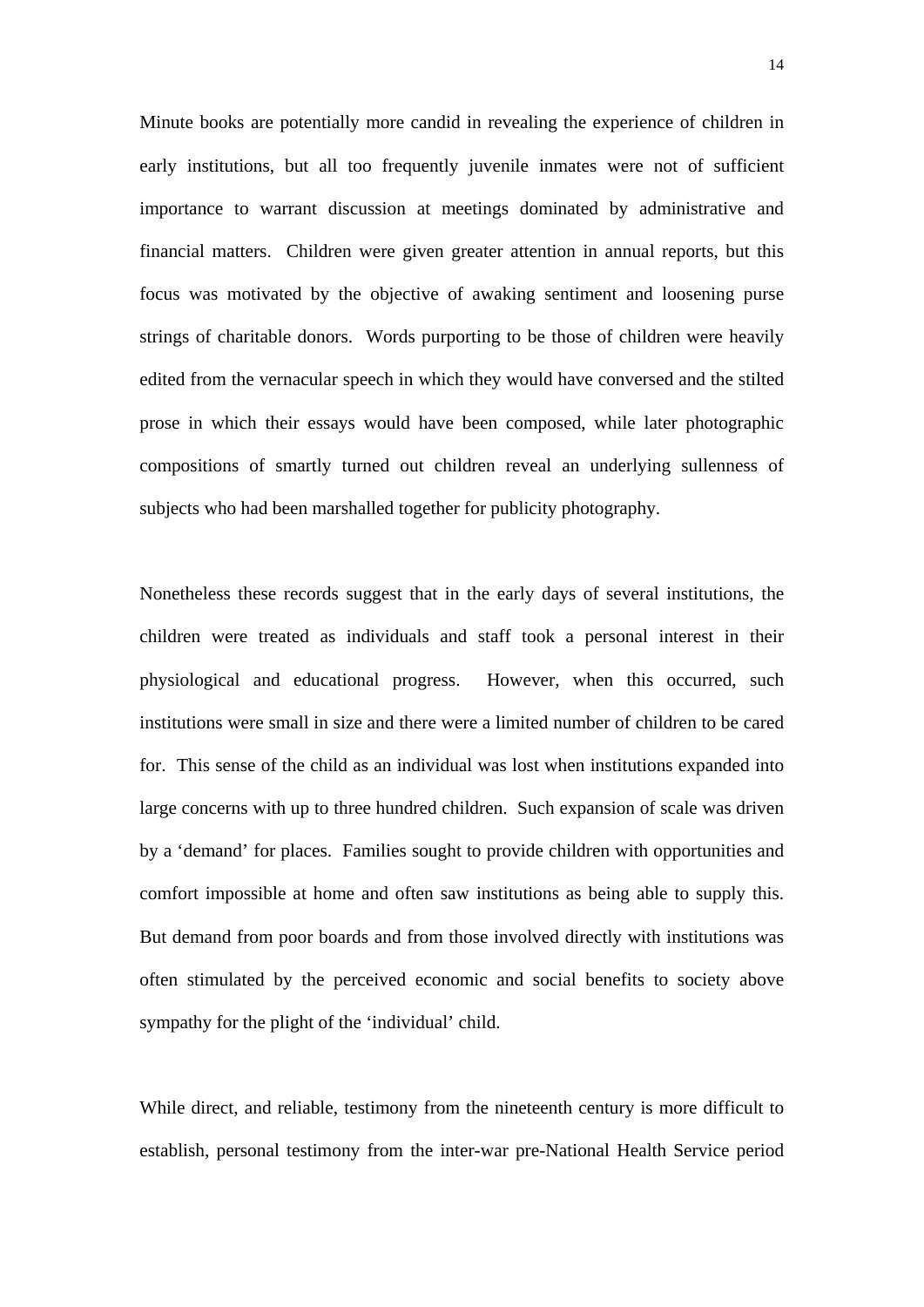when the structures of charitable institutions had undergone little change, conveys a different picture from that portrayed by annual reports. This is exemplified by two testimonies from East Park Home.

Amy, rendered lame in one leg by an attack of polio, was admitted to East Park Home at the age of three. Amy recalled a regime that greatly isolated children from the 'outside world.' When her widowed father took her to the Wellington Street offices of the Home, he was told not to return for 'at least two to three months'. Children were prevented from standing at the gates of the Home to watch the bustle in the street beyond because assistants from a nearby bakery were observed to be giving them biscuits. Amy maintained that it was not these treats that drew her to the gates – she just wanted to watch the people and the trams go by.

Amy complained that most staff, although addressed as 'Nurse', were untrained, a view confirmed by Bessie who, as a teenager, took a position at East Park in pursuit of a career in child nursing. Her duties included getting children up in the morning and making their beds. While Bessie maintained that East Park was a happy place in which to work, and Amy spoke highly of the Matron and senior staff, lack of training and the enormity of running the now large Home on limited resources undermined quality and individuality of care. Bessie recalled that 'there was no training for new nurses … they were calling you nurses to feed your ego, maybe, but you were actually in as helpers.' Above all, Amy resented the standardised clothing: 'They institutionalised you in your look and everything, and that's what I objected to'. As a teenager Amy pressured her father to arrange her discharge and she finally left the Home at the age of fourteen.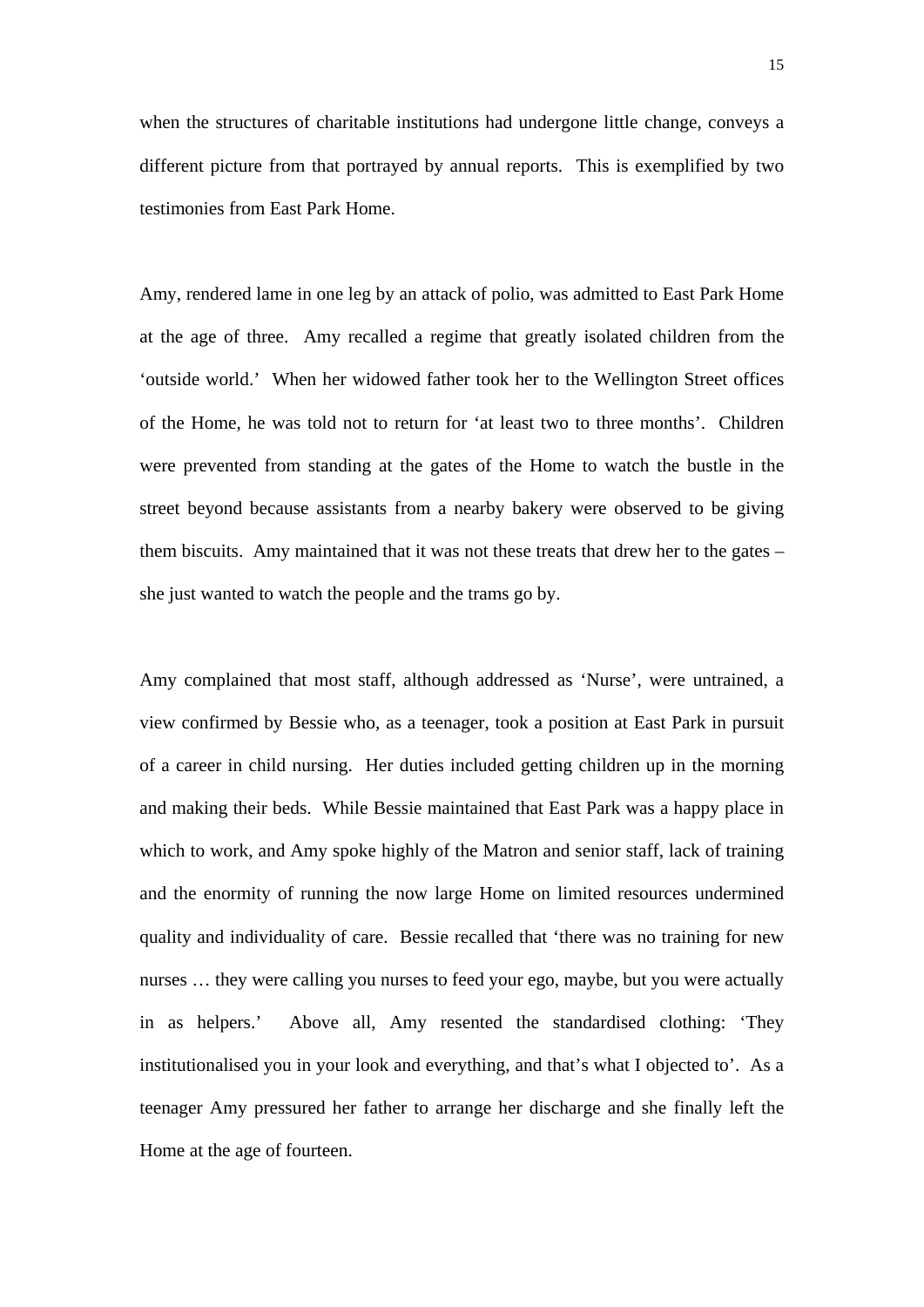# **Conclusion**

The development of institutions for disabled children in Scotland, from the late eighteenth century to the early twentieth century followed an uneven path. Children with sensory, mental and physical impairments were not identified as a distinct group representing 'disability'. 'Blindness', 'deafness', 'idiocy' and 'imbecility', 'lameness' and chronic disease, were seen as quite separate circumstances and they first attracted attention at different periods of the long nineteenth century. This resulted in different responses from those involved in medical, philanthropic, moral and other forms of intervention.

While various strategies were attempted in order to make all of these children 'useful', the expected outcomes were of varied success. It was hoped to turn sensory impaired children into adults who could take a place in 'normal' society although with certain caveats. Despite ambitious objectives in the 1850s and 1860s of curing mentally disabled children, defeat was soon conceded and, in tandem with the growth of district asylums for adults, acceptance of the long-term institutional option for many of them gained ground. The plight of seriously physically impaired children was late to be recognised while the problem of what to do with them as they grew into adulthood was not adequately addressed during the period prior to the First World War.

It must also be borne in mind that many disabled children did not enter institutions. Most remained in their own homes with their families while some were boarded out with strangers. But they too were affected by growing identification of disability as a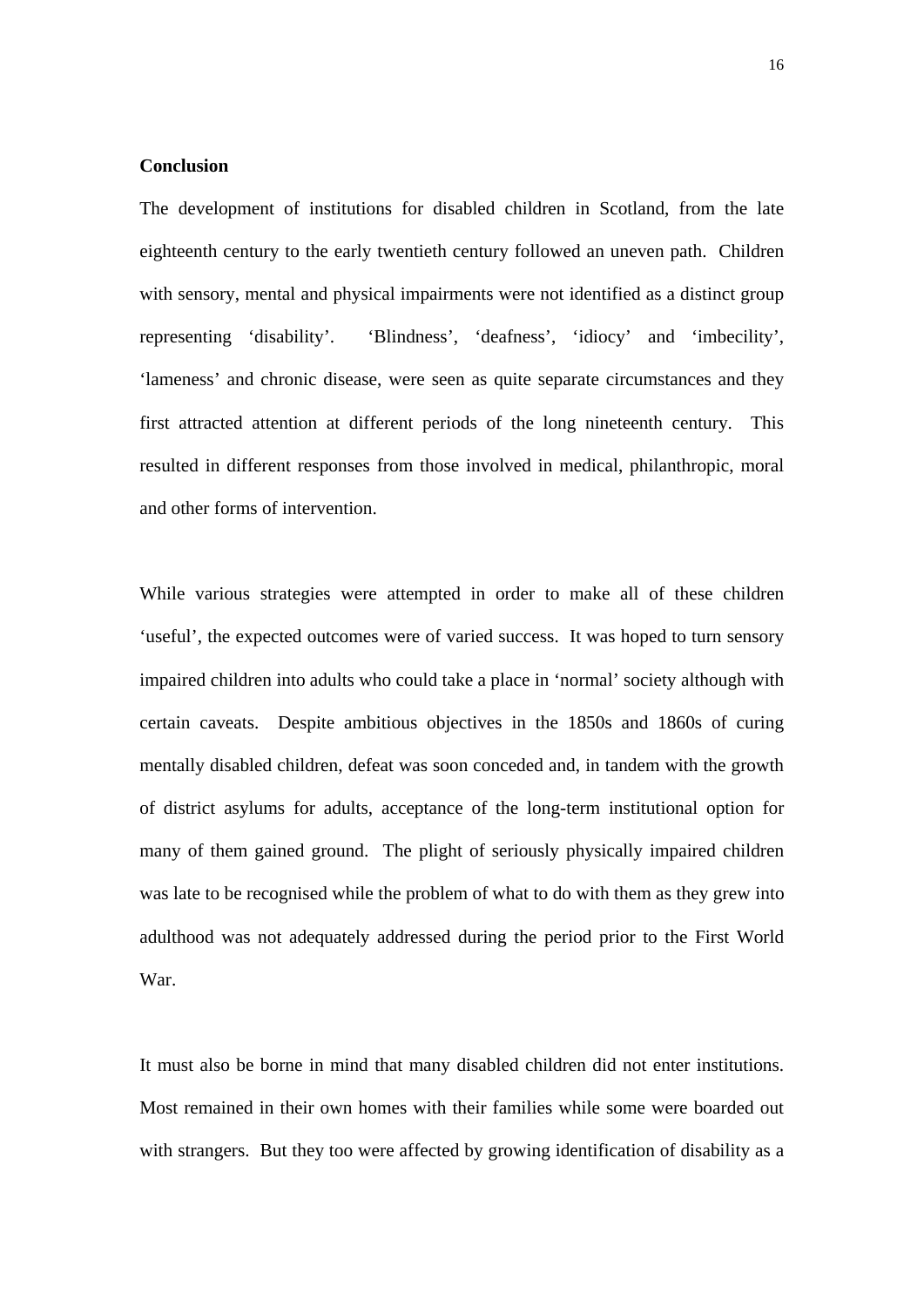'problem' for medical correction or for institutional confinement. While the early institutional option may have been pursued with noble intentions, such as in the field of specialist education, it had the effect of removing children from family life, stigmatising them, and stifling their aspirations and expectations. There were genuine concerns directed at the circumstances of children with disabling conditions by those running and supporting institutions for them. However they were also motivated by societal concerns that disabled adults in 'normal' society were unproductive and therefore Poor Law liabilities. Some also believed that disabled people were a danger to society because of their potential to procreate and therefore increase the prevalence of disabilities. Institutions projected a caring image in their literature that was intended to attract public approval and subscription. However direct sources of the experience of children suggest that they were often traumatised by strict disciplinary regimes, by loss of family contact and by loss of the basic freedoms experienced by other children.

## **References**

Alston, John. (1842, 1894 reprint) *Statements of the education, Employments, and International Arrangements, adopted at the Asylum for the Blind, Glasgow*, London: Sampson. Low, Marston.

Amy (pseud.) Oral testimony, September 1999.

Baldovan Asylum. (1873) *Minute Book No. 3*, Department of Archives and Manuscripts, University of Dundee (DAMUD), THB 8/3/3.

Baldovan Asylum. (1855, 1877, 1913) *Annual Reports 1855-1914*, DAMUD. Baldovan Asylum. (1876) *Register of Admissions and Removals 1855-1890* (RAR), DAMUD, THB 8/8/2.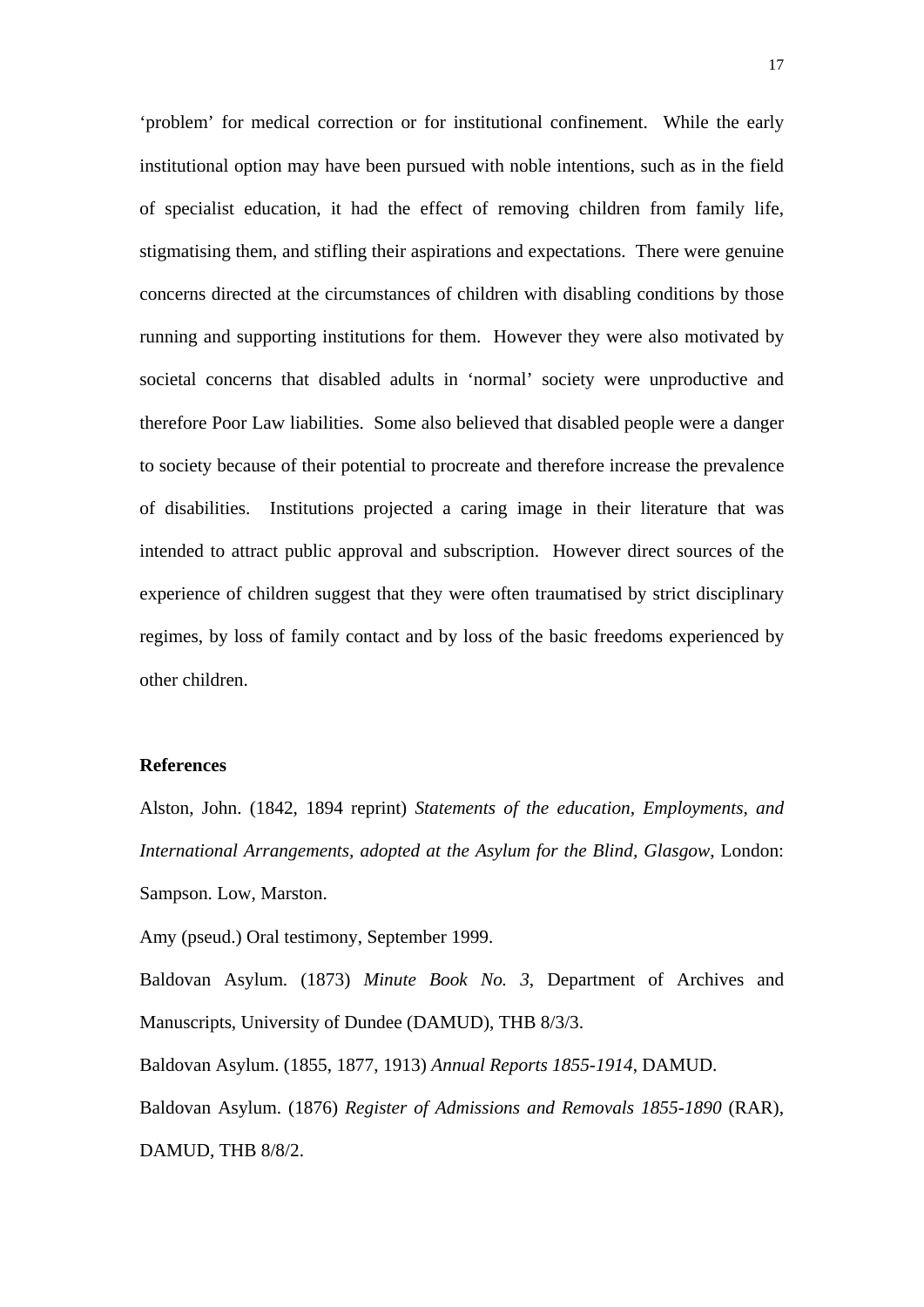Betty (pseud.) Oral testimony, August 1999.

Checkland, Olive. (1980) *Philanthropy in Victorian Scotland*, Edinburgh: John Donald.

Donaldson's Hospital. (1883, 1885, 1888) *Minute Book 1861-1888*, NLS Dep263/15.

East Park Home (EPH). (1874, 1875, 1876) *Minute Book 1874-1893*.

East Park Home. (1880-1914) *Annual Reports*.

East Park Home. (1891) 'To the School Children of Glasgow'. A letter of appeal from East Park Home, Glasgow, by William Mitchell.

Edinburgh Royal Institute for the Education of Deaf and Dumb Children (ERIEDDC).

(1882) *Annual Report*.

Ferguson, Thomas. (1948) *The Dawn of Scottish Social Welfare*, London: Thomas Nelson.

Gaffney. Rona. (1982) Poor Law Hospitals 1845-1914, in Checkland, Olive, and Lamb, Margaret (eds) *Healthcare as Social History*, Aberdeen: Aberdeen University Press.

Glasgow Asylum for the Blind (GAB). (1882) *Annual Report*.

Glasgow Institution for the Deaf and Dumb (GIDD). (1871, 1872, 1873, 1903, 1904) *Annual Reports*.

Glasgow Institution for the Deaf and Dumb. (c. 1901-1910) *An Appeal*.

Johnson, Samuel. (1775) *A Journey to the Western Islands of Scotland*, London: W Strahan & T Cadell.

Lane, Harlan. (1989) *When the Mind Hears – a History of the Deaf*, New York: Vintage Books.

MacCulloch, G. (1881) *Story of a Blind Mute*, Edinburgh: James Gemmell.